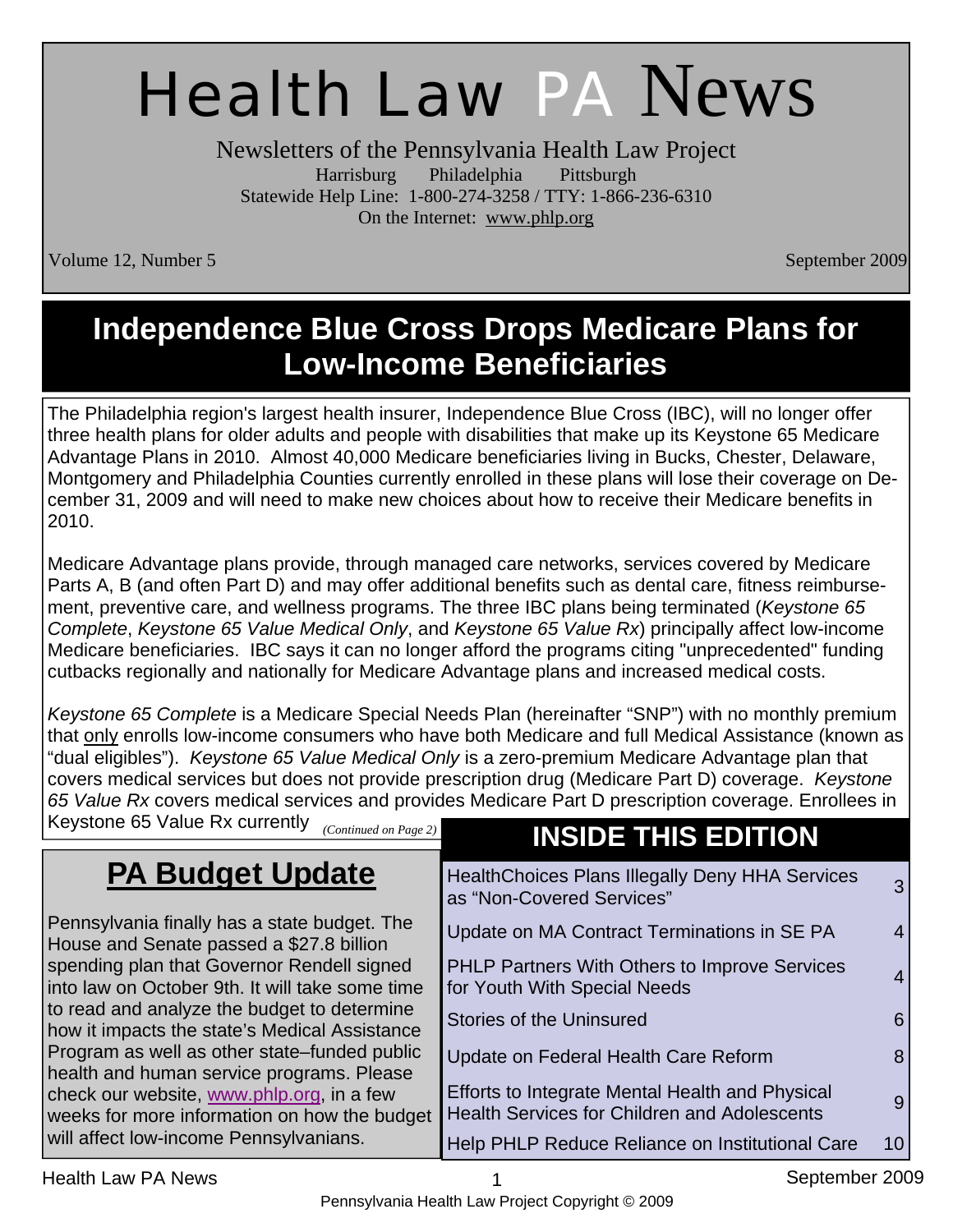*(Continued from Page 1)* 

pay a monthly premium of \$23.90; however, individuals in this plan who qualify for the full lowincome subsidy pay no premium (the subsidy fully covers the premium). There are 19,870 members in *Keystone 65 Complete* and 18,800 members in the *Value Medical Only* and the *Value Rx* plans combined.

Toward the end of the summer, IBC sent initial cancellation notices to members enrolled in these three plans. Final notification letters were then sent in early October explaining in more detail the Medicare coverage options available. Plan changes need to be made by the end of the year to ensure coverage is in place on January 1, 2010.

The dual eligibles, those having both Medicare and Medical Assistance coverage, enrolled in the *Keystone 65 Complete* plan must decide whether to join another Medicare Advantage SNP (if there is one available in their area) or go back to original Medicare (using their red, white and blue Medicare card) and enroll in one of the 2010 zero premium, stand-alone prescription drug plans. According to information released by the Centers for Medicare & Medicaid Services on October 1, 2009, there will only be two SNPs for dual eligibles living in Bucks, Montgomery and Philadelphia counties in 2010: *Bravo Select* and *Senior Partners Silver*. There will be no dual eligible SNP option in Chester County in 2010, and Delaware County will only have the *Bravo Select* SNP option available for dual eligibles next year.

Those enrolled in either of the two *Keystone 65 Value* plans have the following choices:

- enroll into another Medicare Advantage plan with or without Medicare Part D coverage (individuals who do not have other creditable prescription coverage such as PACE/PACENET should enroll in a plan **with** drug coverage);
- go back to original Medicare (using their red, white and blue Medicare card), buy a Medigap (Medicare Supplement) pol-

icy, and enroll in a stand-alone prescription drug plan (PDP); or

• go back to original Medicare and just enroll into a stand-alone prescription drug plan (PDP). Those who choose this option and who do not have secondary insurance (*i.e.*, Medical Assistance) will only have basic Medicare Part A and B coverage and will have to pay significant deductibles and copays for their Medicare-covered medical services.

Before making any enrollment decisions for 2010, all affected Keystone 65 members should wait until they receive a "Medicare & You 2010" Handbook in the fall to learn about their plan choices (both Medicare Advantage plans as well as stand-alone Part D plans). The Handbook will have information about each plan's premiums, deductibles and co-pays in 2010. **Those enrolled in one of the three plans being terminated by IBC need to choose coverage they can afford and that will best meet their needs. New enrollments must be done by December 31st to ensure continuing coverage in January 2010.**

Anyone enrolled in one of the three affected plans who is a dual eligible or who has the Medicare Low Income Subsidy (LIS) and who fails to act by the end of the year will be automatically changed to original Medicare and randomly assigned to a stand-alone, zero premium Part D plan for 2010. Persons who are not dual eligibles, do not have LIS**,** and who fail to act by the end of the year will also be changed to original Medicare but they will not be assigned to a Part D plan and will find themselves without Medicare prescription coverage. Approximately two-thirds of those enrolled in the *Keystone 65 Value* plans do not have an LIS and must take action before the end of the year to continue drug coverage in 2010.

If you have questions about IBC's plan terminations or need help understanding the process for enrolling into a new plan by Dec.  $31<sup>st</sup>$ , call APPRISE at 1-800-783-7067, PHLP's Helpline at 1-800-274- 3258 or Medicare at 1-800-633-4227.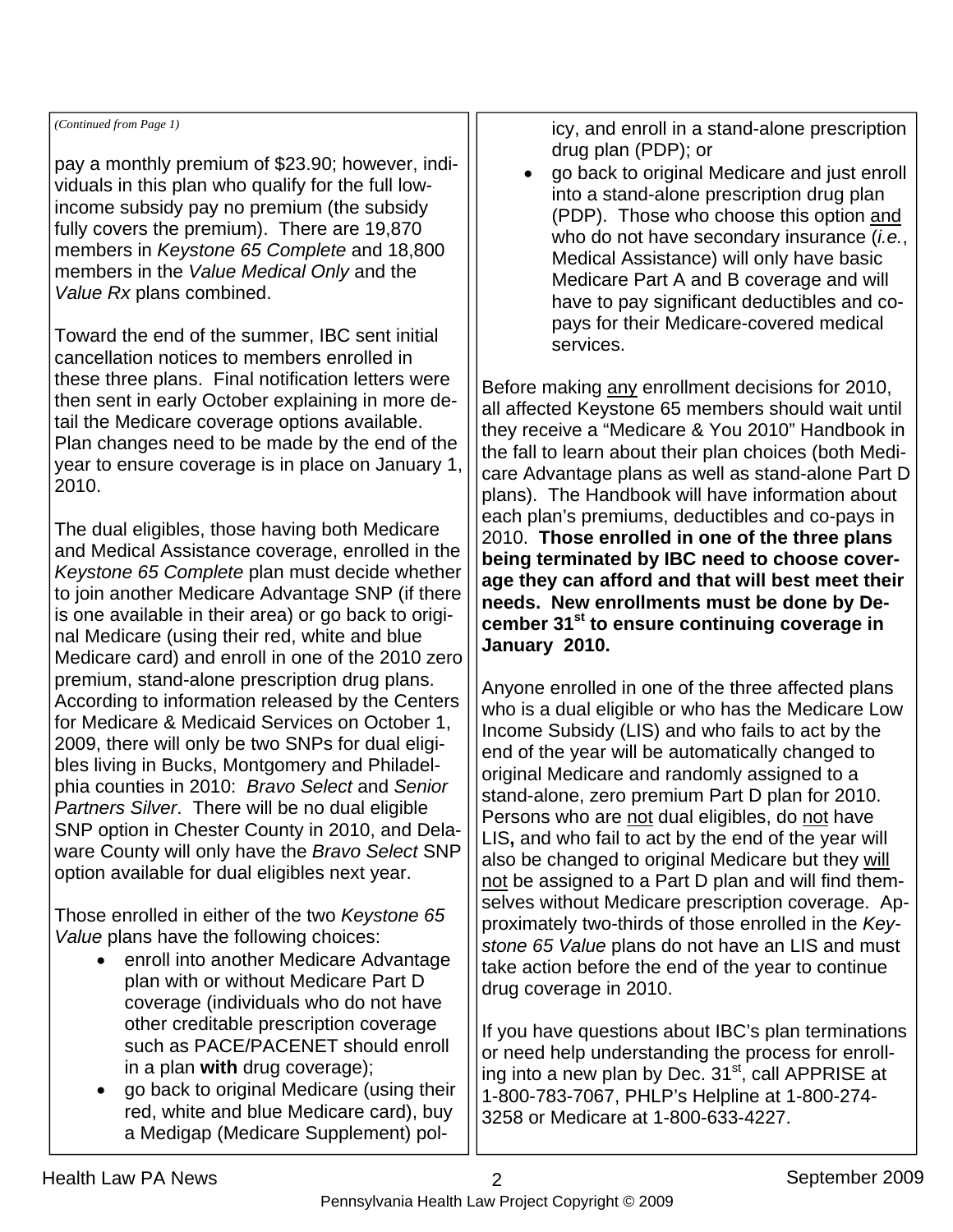### **HealthChoices Plans Illegally Deny Home Health Aide Services As "Non-Covered Services"**

Over the summer, PHLP received numerous distress calls from families of children denied coverage of home health aide (or personal care) services by their HealthChoices physical health Managed Care Organizations (MCOs). The reason given for many of these denials was that the request was for "a non-covered service." PHLP immediately notified the Department of Public Welfare (DPW) about this problem: home health aide (HHA) services are a covered service under Medical Assistance for all children (and some adults).

In many PHLP cases, the physical health MCOs denied the HHA services because the child/consumer in question had a behavioral health *diagnosis*. While it is true that the physical health MCO is not responsible for covering behavioral health treatments, home health aide services are a physical health service, just like an anti-biotic prescription or a routine check-up. The fact that a consumer has a behavioral health diagnosis does not negate the child's need for HHA services to treat a physical health need. A physical health MCO can only deny home health aide services as a noncovered service if these services were, in fact, prescribed only to treat a behavioral health need.

Not only was it problematic that the physical health MCOs were denying HHA services incorrectly (on the basis of them being a "non-covered service" under Medical Assistance), but the problem was compounded in that the MCOs labeled the appeals of these HHA denials as "complaints" rather than grievances. Under DPW rules, an appeal from an MCO's denial of a service as not "medically necessary," is a *grievance*. An appeal from a MCO's denial of a service because it is not a covered service is a *complaint*. Consumers have different rights and protections under each type of appeal.

DPW has since investigated, reviewed their denials data, and determined that three out of the seven HealthChoices MCOs issued improper denials. DPW put the three MCOs on a Corrective Action Plan requiring them to stop issuing the erroneous denials, review these cases, and correct the previous denials sent. DPW will monitor this issue and will also be reviewing these cases. Please contact PHLP's HELPLINE (1- 800-274-3258) immediately if you learn of any new cases of home health aide services being denied by a physical health MCO as a "non-covered service."

#### **Do you currently get the Health Law PA News through the mail? Would you like to get these newsletters by e-mail?**

**If so, contact staff@phlp.org to change the way you get your PHLP newsletters!**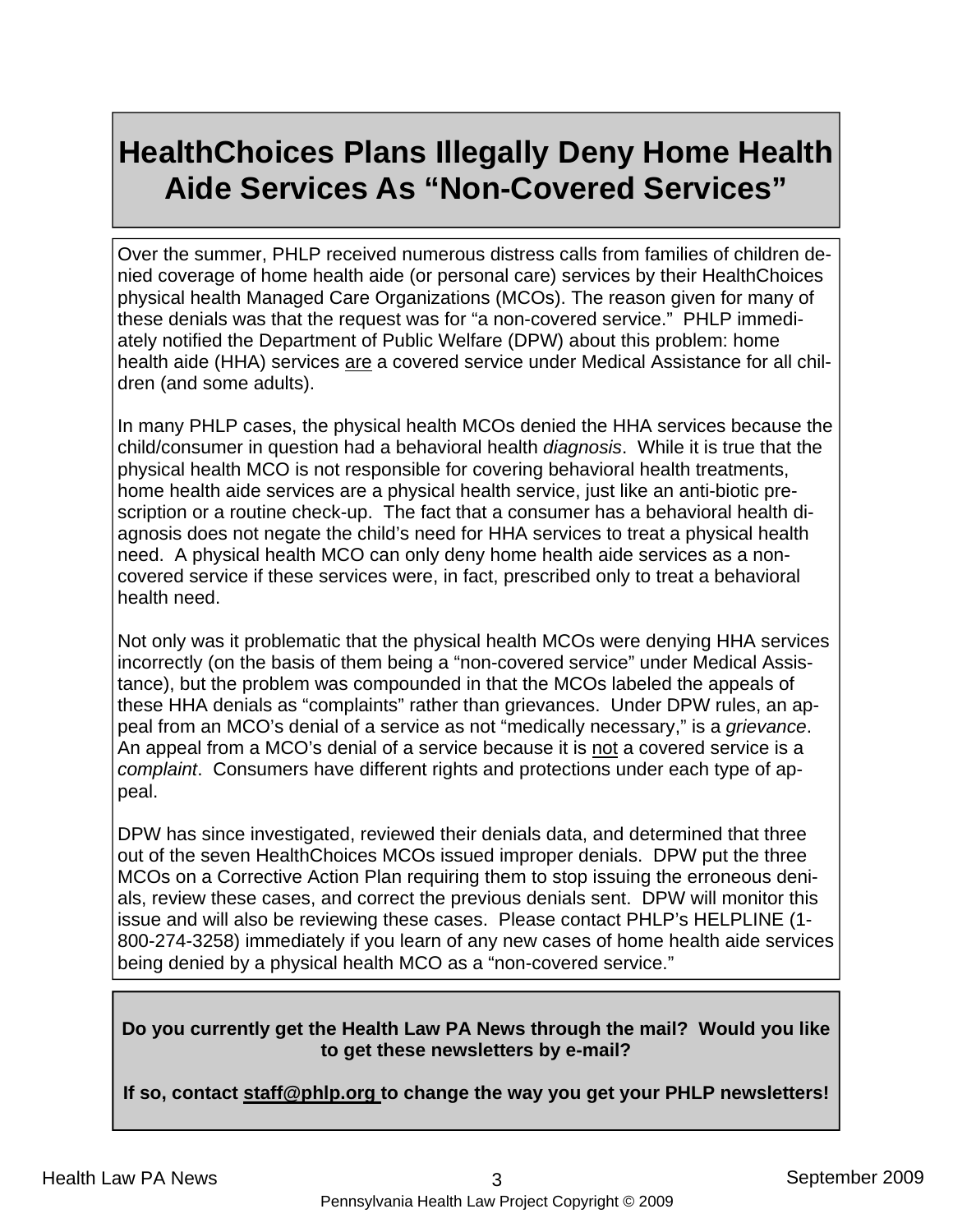## **Update on Medical Assistance Contract Terminations in Southeastern PA**

News of premature contract terminations between Medical Assistance Managed Care Organizations (MCOs) and hospitals/health systems in Southeastern PA continue at an alarming rate, potentially disrupting care for thousands of consumers. In the past six months, contact terminations have reached the potential breaking point between Keystone Mercy Health Plan (KMHP) and Tenet Health System as well as between Abington Memorial Hospital (Abington) and two MCOs, Health Partners and Keystone Mercy.

PHLP has learned that the contract between the Keystone Mercy Health Plan and Tenet Health System (which includes St. Christopher's and Hahnemann University Hospital), originally scheduled for termination at the end of July but extended to September, has been averted. Keystone Mercy will continue to contract with Tenet Health System.

The contracts between Abington and two MCOs, KMHP and Health Partners, have both been extended to November  $4<sup>th</sup>$  and December  $4<sup>th</sup>$  respectively.

However, PHLP has learned of another contract termination. **The contracts between Chester County Hospital and two MCOs, Keystone Mercy and AmeriHealth Mercy, have been termi**nated as of September 30<sup>th</sup>. Notices were sent to approximately 6,000 affected members at the end of August. This is the second contract termination between Keystone Mercy Health Plan and providers since July 2008.

Other possible contract terminations include:

- AmeriHealth Mercy Health Plan and St. Joseph Medical Center (extended to November  $30<sup>th</sup>$ ).
- KMHP and Crozer Health System (originally discussed in our January 2009 newsletter) contract extended to December 31<sup>st</sup>.

We also learned of a potential breakdown between KMHP and Alfred I DuPont Hospital, but the issue has since been resolved.

As a result of frequent contract breakdowns, the Consumer Subcommittee of the Medical Assistance Advisory Committee is working with the Department of Public Welfare (DPW) to develop strategies to prevent the terminations from occurring. Also, the Consumer Subcommittee continues to work with DPW to improve the notice affected consumers receive when a provider contract is terminated and is advocating for the involvement of the HealthChoices enrollment broker, Maximus, to help members impacted by a contract termination understand their options and the continuity of care rules.

**PHLP Partners to Improve Services for Youth with Special Needs, Their Families & Caregivers**

PHLP is partnering with the Pennsylvania Chapter of the American Academy of Pediatrics, the state's Department of Health, and the PEAL Center to integrate systems and services for Children and Youth with Special Health Care Needs (CYSHCN). The partnership, called the Pennsylvania Consortium for CYSHCN, addresses and promotes several goals:

- To hear the experiences of special needs youth transitioning to adulthood about how service systems do and do not work.
- To engage medical, education and human service providers to redesign service delivery so they are better coordinated and managed to meet family needs.
- To identify the strengths, areas of growth, and gaps in systems and service delivery for children and youth with special health care needs.
- To create culturally competent services for children and youth with special health care needs. *(Continued on Page 5)*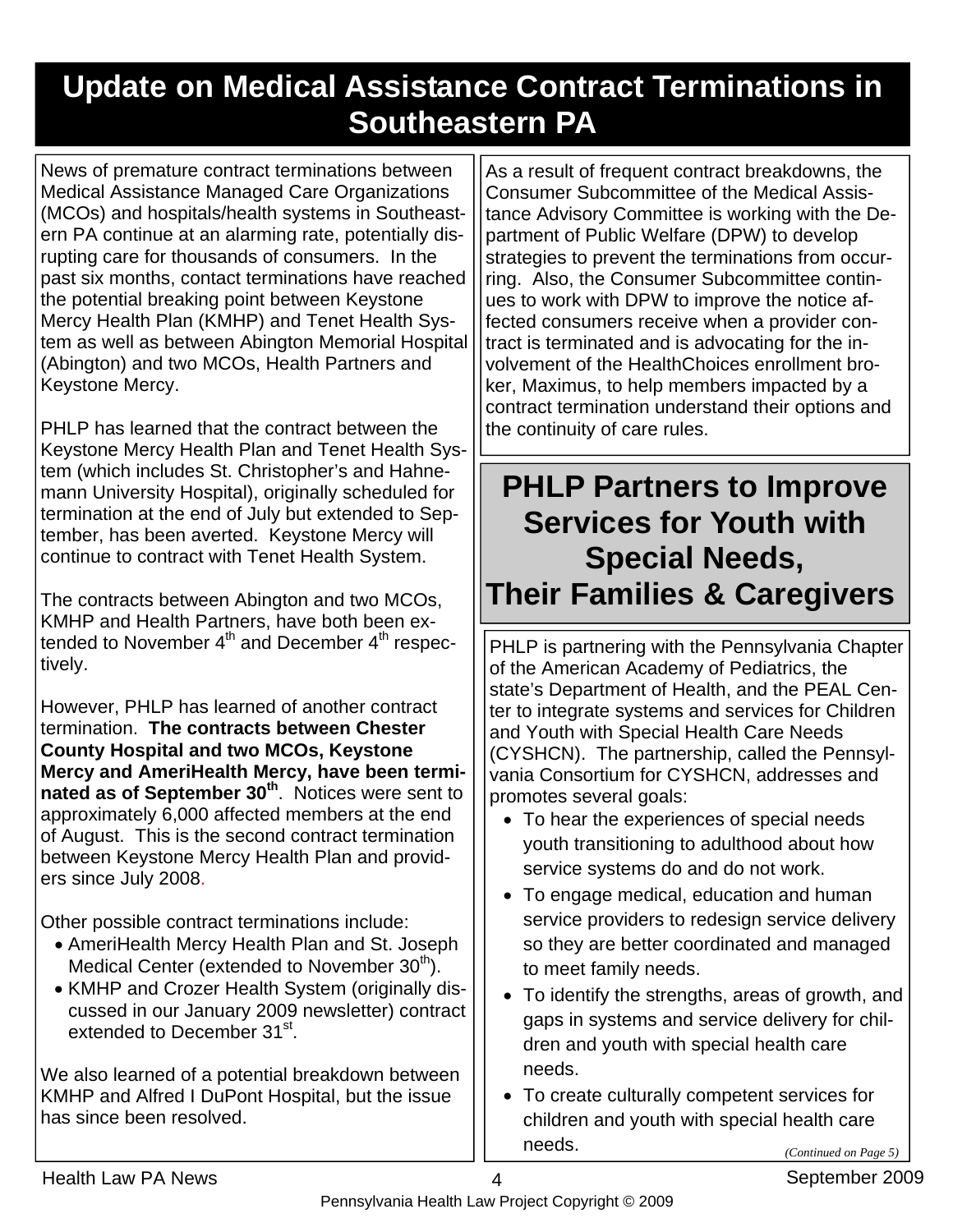#### *(Continued from Page 4)*

#### **Upcoming Regional Forums**

The Pennsylvania Consortium is convening regional forums that will gather and record input from families of children and youth, young adults with special health care needs, community service providers and other important stakeholders.

If you are interested in joining your regional forum as a youth, a parent or caregiver or as a CYSHCN provider agency, please contact Ann Bacharach at abacharach@phlp.org or Grace Egun at gegun@phlp.org. Either Ann or Grace can be reached by phone at 1-800-274-3258.

| <b>Northeast PA</b><br>Date: Monday, November 16, 2009<br>Time: 9:15 am to noon<br>Location: to be announced<br>Contact: Linda Denault, SHCN: 570-826-2062,<br>Idenault@state.pa.us                                                    | <b>North Central PA</b><br>Date: Tuesday, November 3, 2009<br>Time: 9:00 am to noon<br>Location: 1000 Commerce Park Drive<br>Suite 109<br>Williamsport, PA 17701<br>Contact: Jessica Bower, SHCN: 570-327-<br>3400, jesbower@state.pa.us                         |
|----------------------------------------------------------------------------------------------------------------------------------------------------------------------------------------------------------------------------------------|------------------------------------------------------------------------------------------------------------------------------------------------------------------------------------------------------------------------------------------------------------------|
| <b>Northwest PA</b><br>Date: Tuesday, January 13, 2010<br>(with youth meeting January 12th, 6 to 9 pm)<br>Time: 9:00 am to noon<br>Location: to be announced<br>Contact: Lisa Snyder, SHCN: 724-662-6068,<br>lisnyder@state.pa.us      | <b>South Central PA</b><br>Date: Monday, November 9, 2009<br>Time: 9:00 am to noon<br><b>Location: Giant Community Center</b><br>3301 Trindle Road<br>Camp Hill, PA<br>Contact: Carol Miller, SHCN: 717-787-8092,<br>carolmille@state.pa.us                      |
| <b>Southwest PA</b><br>Date: Wednesday, January 14, 2010<br>(with youth meeting January 13th, 6 to 9 pm)<br>Time: 9:00 am to noon<br>Location: to be announced<br>Contact: Carol Gettemy, SHCN: 412-565-<br>5101, cgettemy@state.pa.us | <b>Southeast PA</b><br>Date: December 4, 2009<br>Time: 9:00 am to noon<br>Location: Susquehanna Association for the<br><b>Blind and Vision Impaired</b><br>244 N Queen St.<br>Lancaster, PA<br>Contact Monika Antosy, SHCN: 610-378-4352,<br>mantosy@state.pa.us |

#### **Parent, Youth, Professional Forums**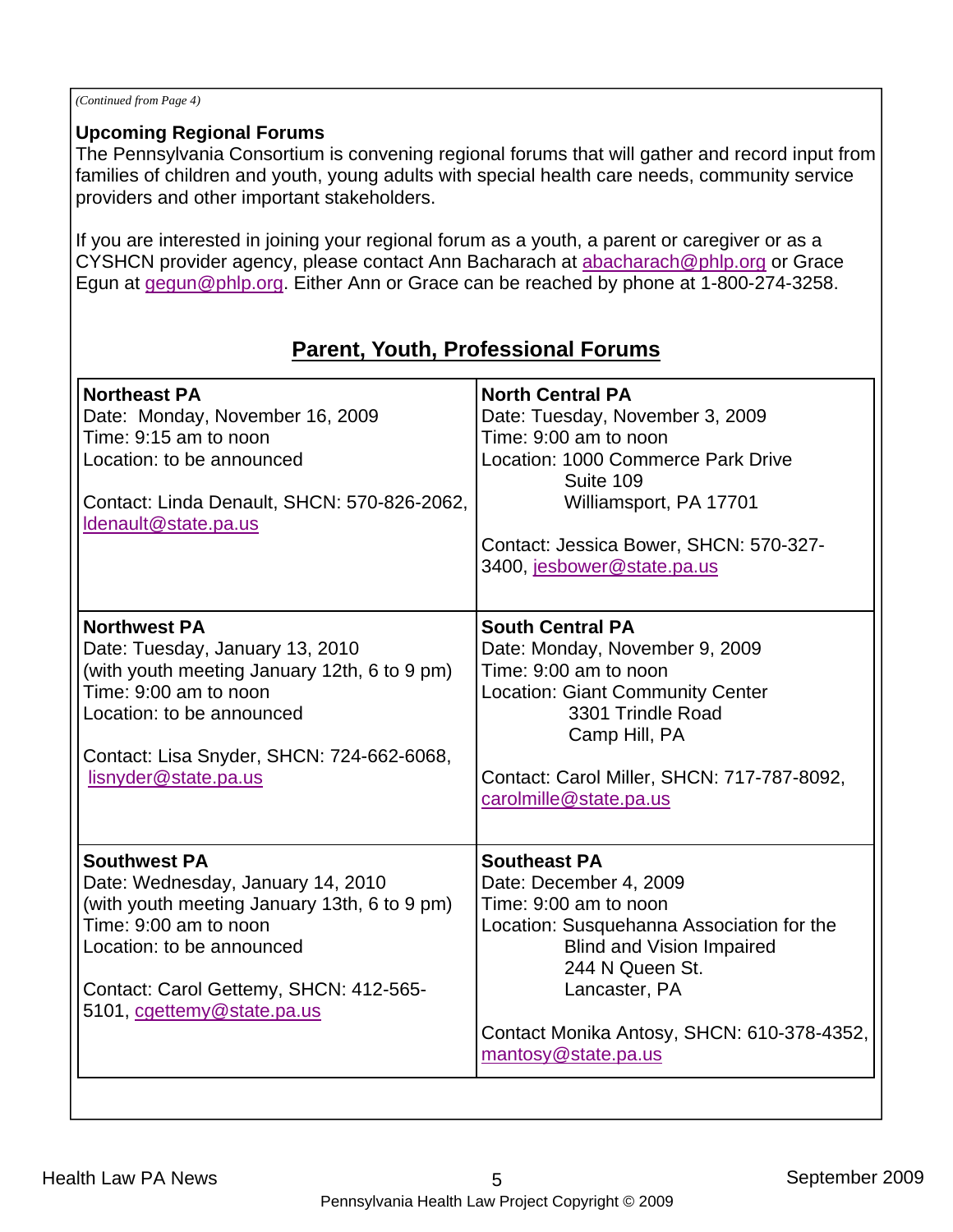# **Stories of the Uninsured**

*This is a regular feature of our newsletter highlighting stories of the uninsured in Pennsylvania.* 

The vast majority of us are just one job away from being uninsured. Whether rich or poor, powerful or weak, high status or low, most Americans get health insurance through their employment. Unfortunately, the converse of that is not true, and not all working people have health insurance. Domenic is among the more than 800,000 Pennsylvanians with diabetes. He was employed, lost his job, could not afford COBRA, and became uninsured. He tried to manage living with diabetes and without insurance; but, he found that decision difficult, and he suffered medical consequences.

#### **DOMENIC'S STORY**

Domenic knew diabetes was a forever disease, and he knew that he had to take care of himself. When he was working full time, he had health insurance, regularly saw his doctor, and took medications to control his sugar and his blood pressure. But one day, at age 55, Domenic lost his job of 23 years and with it his health insurance. Three years later, he lost three toes, amputated because of infection and poor circulation from diabetes. How does this happen?

Domenic grew up in South Philadelphia. Now 58, he worked steadily for more than 40 years. For 23 of those years, until the business closed, he drove a bakery truck. But in Domenic's 23<sup>rd</sup> year, the business was sold, and 25 people lost their jobs. His union couldn't help. "I lost my health insurance, I lost my life insurance, I lost everything."

When Domenic lost his job, he began receiving unemployment compensation, about \$256/week. Though he secured a part-time job at the airport, he continued looking for permanent work with benefits; but he had no success. His income stretched to meet food, transportation, and mortgage payments. He didn't have money left for doctor visits or medications, and he certainly couldn't afford to buy health insurance. He could not afford COBRA to stay in his former company's health plan, and he would surely be unable to afford other insurance. The lowest priced comprehensive plan available for a man Domenic's age is more than \$400 per month, and it is likely that once an insurance company saw his medical history, they would raise that considerably, or more likely deny him insurance altogether because of his pre-existing condition of diabetes.

Without insurance, embarrassed to face his doctor, Domenic ran out of blood pressure and diabetes pills. "I knew I wasn't supposed to stop. But I didn't feel sick." He never tried to see his old doctor, or to ask for discounted care. He felt as if he was asking for handout. He thought about the city health clinics that offer free care to the uninsured. But there was a long wait for an appointment, and he was discouraged. He couldn't afford to see a podiatrist, a necessary part of diabetes care.

Domenic's part time job required standing on his feet 20 hours per week. That and the absence of routine medical care took its toll. Domenic's foot swelled. Soaking it in Epsom salts and warm water didn't improve his condition. He could not even cut his own toenails. Still he feared the costs of going to the hospital. He didn't understand Medicaid, but he went to the County Assistance Office to apply. He was turned down because as a working adult, without children and without a disability, he was simply not eligible.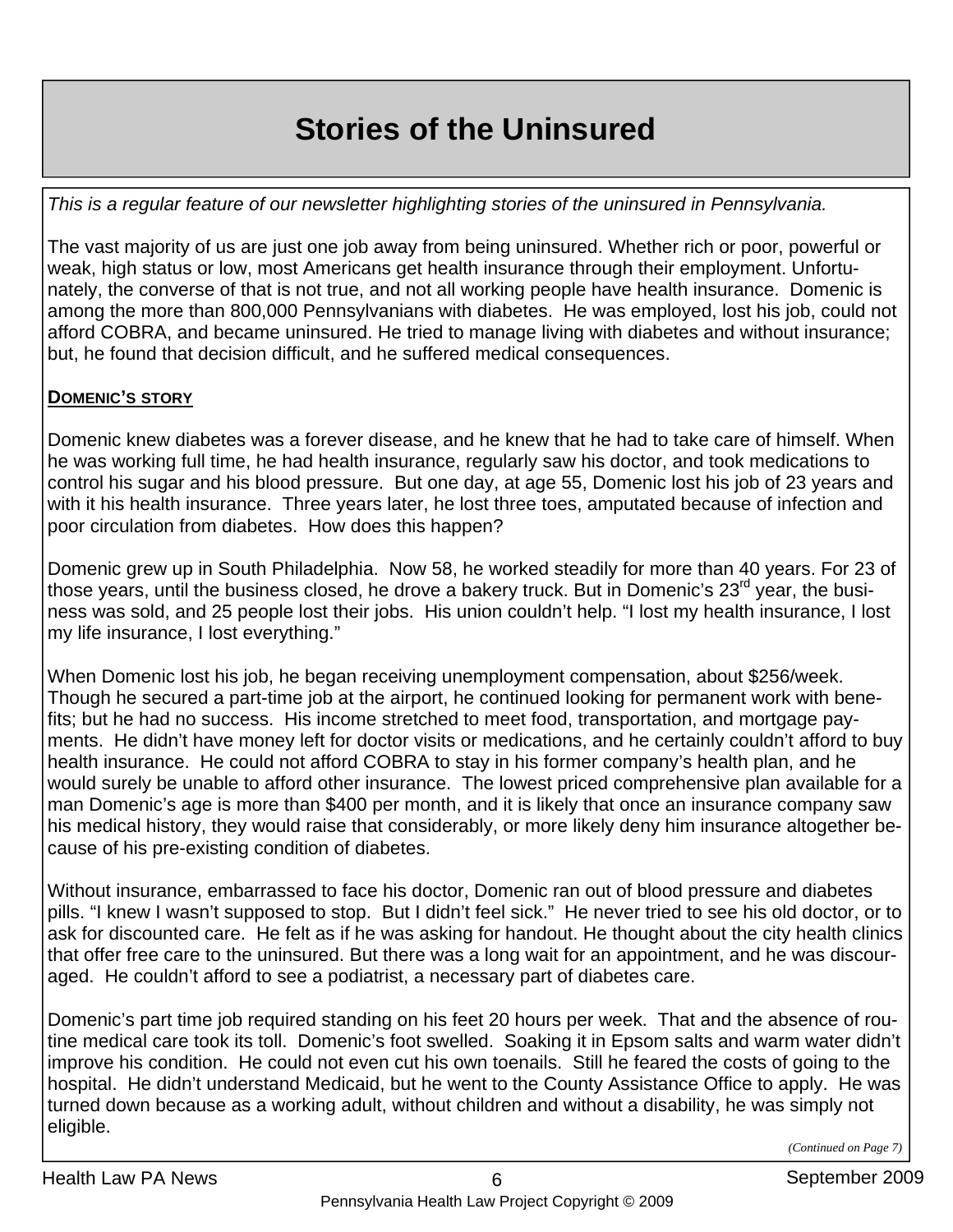*(Continued from Page 6)* 

Finally, Domenic knew he had no choice. The foot was red, and looked infected. "I was nervous that I didn't have coverage, but I finally decided I had to go to the hospital. The pain was too much for me." He was admitted to the hospital, too late to save his foot. His big toe, and the second and third toes, were amputated. When he was in the hospital, someone came and helped him complete another Medicaid application. He asked the worker if her job was to help the patients. Her reply: "this is just so the hospital gets paid." He asked, "Doesn't anyone care about the patient anymore?"

When Domenic was discharged from the hospital, he was sent home on five medications. He was never asked if he would be able to fill the prescriptions. He paid \$155 at the pharmacy, more than he expected, but he felt he had no choice. He had already lost three toes. His old doctor, who visited him in the hospital, agreed to "cut him a break" and see him for a discounted fee.

Domenic knows he will never again be able to drive a delivery truck, but he wants to return to work. His greatest fear is losing his home; although he can't afford health insurance so far he is up to date on his mortgage payments.

He called PHLP, uninsured and desperate, knowing that he was about to receive a large hospital bill. When he talks about what happened to him, he sounds worried, with anger and frustration bubbling up. He was not depressed, but he was demoralized. "I'm looking for a little bit of help, not a long term handout. It seems like they just shut the doors on me. I don't understand how they just throw people out in the cold. It seems like they are shutting the doors on me."

A PHLP attorney helped open those doors by getting Dominic eligible for a special category of Medicaid known as Medical Assistance for Workers with Disabilities (MAWD). He has over \$110,000 in hospital and doctor bills. Some of these will be covered by Medicaid. Neither the hospital, nor the County Assistance Office gave Dominic adequate help or information. Like many other people, Dominic thought he would never need "government help" but that if he did, as a taxpayer, it would be there for him. It was a shock to discover that he, along with many others, was sick and on his own.

**Please support PHLP by making a donation through the United Way of Southeastern PA. Go to www.uwsepa.org and select donor Choice number 10277.**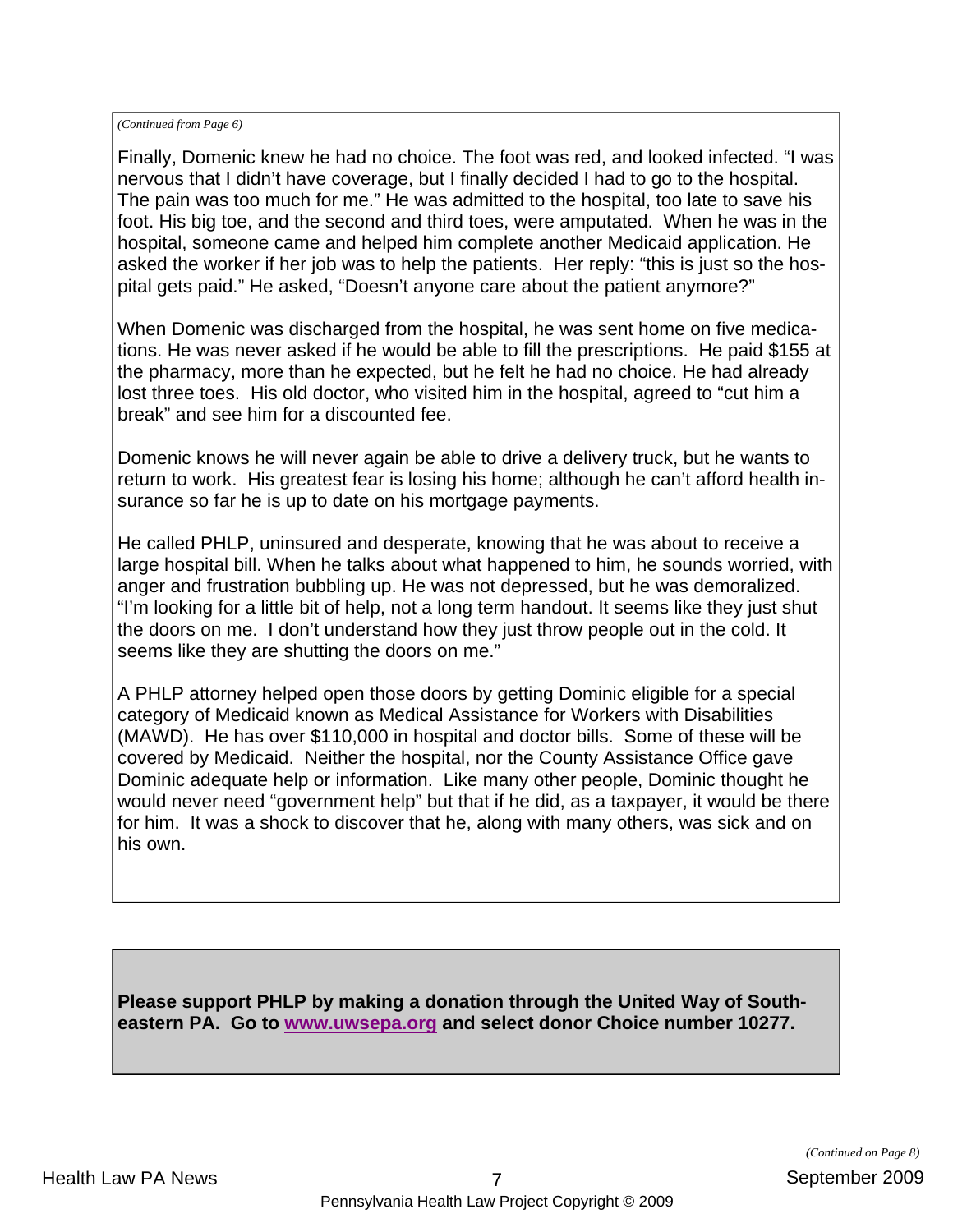## **Update On Federal Health Care Reform**

Congress has been back at work for several weeks after the summer recess trying to finalize health care reform proposals and answer President Obama's call to lower health care costs and provide affordable insurance to 46 million uninsured Americans. To date, committees in each chamber of Congress released major proposals before the August recess: the House of Representative's America's "Affordable Health Choices Act of 2009 (H.R. 3200)," and the Senate HELP Committee's "Affordable Health Choices Act." Both proposals have been voted out of committee but neither have been brought to the floor of either chamber for debate. See PHLP's combined June/July Newsletter for information about each proposal.

More recently, another proposal known as the "Baucus Bill" has been introduced. The Senate Finance Committee is currently modifying the original proposed legislation to prepare it for a vote by the whole Committee. The Finance Committee is the fifth and last of the congressional panels to debate health care.

The Baucus Bill, like the other two congressional proposals, require Americans to have health insurance and imposes financial penalties for those who elect not to get coverage. Further, the Baucus proposal expands Medicaid coverage to all adults whose income is less than 133% of the Federal Poverty Level (\$1,200/month for a single individual in 2009). Unlike the two other major proposals, however, the Baucus Bill does not have what is referred to as a "public option." The public option is a government-run health insurance plan (similar to Medicare) for people who cannot find affordable private insurance. Supporters of the public option hope that it will increase competition and drive down health care costs in the private market. Instead of creating a new government health plan, the Baucus Bill establishes non-profit, member-run, health insurance cooperatives in every state.

Other major differences between the Baucus proposal and the two proposals already released from committee are detailed below:

- It creates a new excise tax on insurance companies that sell high-end policies (known as "Cadillac plans") costing more than \$8,000 for individuals and \$21,000 for families in order to put downward pressure on health costs.
- It does not require employers to offer coverage to their employees, but it requires employers with more than 50 workers to reimburse the government for some or all of the cost of subsidies provided to their employees who must then buy insurance on their own.
- It increases CHIP eligibility to higher income levels (Pennsylvania already has the "Cover All Kids" programs, so this would not impact our state as much as others without a similar program).
- The Congressional Budget Office has estimated the total cost of the bill to be \$829 billion over 10 years (less expensive than H.R. 3200).

The Baucus Bill needs to be passed out of Committee before it goes to the floor for debate. Democratic leaders hope to hold votes on health care on the floor of the House and Senate within a few weeks. We'll continue to keep you posted in future newsletters. For more information about all three proposals, see http://finance.senate.gov/sitepages/baucus.htm, http://help.senate.gov, or http://edworkforce.house.gov.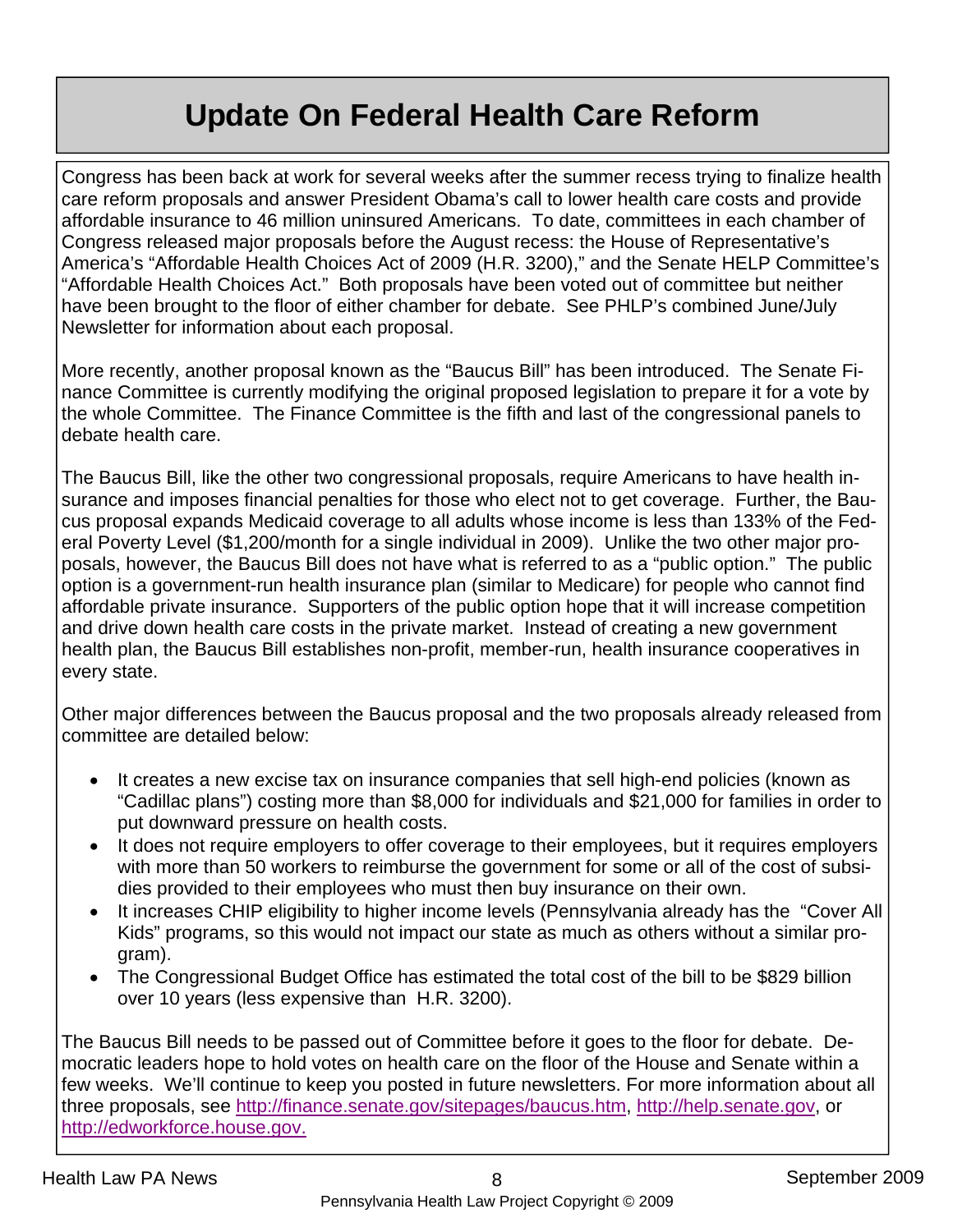### **Are You Working on Issues Related to the Integration of Mental Health and Physical Health Services for Children and Adolescents?**

The Healthy People 2010 initiative of the U.S. Department of Health and Human Services created a series of goals designed to bring better health to all people in this country. Specific to children and adolescents, Healthy People 2010 seeks family-centered, culturally-competent, comprehensive, and coordinated systems of services for all children and youth with special health needs, in every community, by the year 2010. EPIC-IC (Educating Practices in Community-Integrated Care), an initiative of the Pennsylvania Chapter of the American Academy of Pediatrics (PAAAP), is working toward the Healthy People 2010 goals for Pennsylvania's youth. Also known as the Pennsylvania Medical Home Initiative, the project focuses on assisting a group of pediatric practices in providing high quality care to children with special health care needs.

Earlier this year, the EPIC-IC Medical Home 2009 Spring Conference on Mental Health was held. Since then, a group of individuals from pediatric and family medical practices, mental/behavioral health providers, community organizations, behavioral health insurance organizations, state agencies and parents and caregivers of youth with mental health conditions formed the Pennsylvania Mental Health Workgroup. This Workgroup has met three times-twice via conference call and once in person in Harrisburg in September. The Workgroup seeks to coordinate its work with others already working in this field.

If you are part of a local, regional or statewide effort to improve the delivery of children and adolescents' physical health and mental health needs, please contact Janice Meinert at the Pennsylvania Health Law Project at jmeinert@phlp.org. Please share your name, the agency you work for, the project or committee you are involved with, and the goals and activities of that project. The Workgroup will use this information to share activities, lessons learned, and minimize duplication.

## **Help PHLP Reduce Reliance on Institutional Care: Send Us Your Stories About Consumer Struggles to Become Financially Eligible for Home & Community Based Waiver Services**

Individuals at risk of being placed in long-term care institutions such as nursing facilities or intermediate care facilities would prefer to receive services that would allow them to remain living in their homes and communities. Home and Community Based Services (HCBS) Waiver programs (such as the Aging Waiver, Attendant Care Waiver, AIDS Waiver, and Consolidated Waiver) provide alternatives to institutional care. The HCBS waiver programs in Pennsylvania recognize that many individuals at risk of being placed in institutions can be cared for in their homes and communities, preserving their independence and ties to family and friends, at a lower cost to the state than institutional care. However, many people who need the long term living services that HCBS Waiver programs offer do not qualify because their income is over the state's income limit for these programs.

*(Continued on Page 10)*